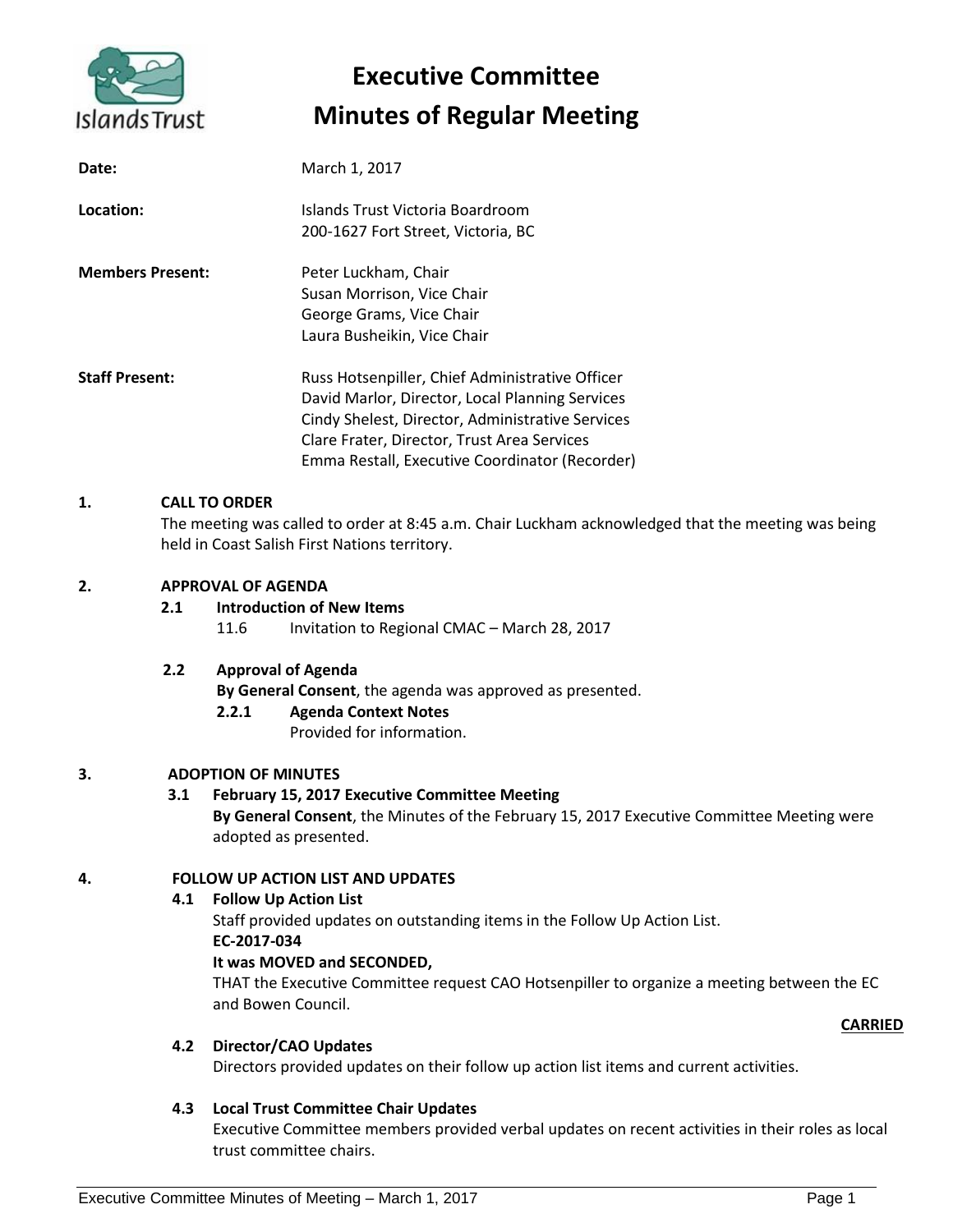**5. BYLAWS FOR APPROVAL CONSIDERATION** None

#### **6. TRUST COUNCIL MEETING PREPARATION**

#### **6.1 Executive**

**6.1.1 March Trust Council Draft Schedule**

#### **6.1.2 March Trust Council Regular Agenda**

**By General Consent**, this item was referred to the March 2017 Trust Council meeting as amended.

#### **6.1.3 Chief Administrative Officer's Report**

**By General Consent**, this item was referred to the March 2017 Trust Council meeting as presented.

#### **6.1.4 Continuous Learning Plan**

**By General Consent**, this item was referred to the March 2017 Trust Council meeting as presented.

#### **6.1.5 Draft June 2017 Trust Council Schedule**

**By General Consent**, this item was referred to the March 2017 Trust Council meeting as presented.

#### **6.1.6 Trust Council Follow Up Action List**

**By General Consent**, this item was referred to the March 2017 Trust Council meeting as amended.

#### **6.1.7 Priorities Chart**

**By General Consent**, this item was referred to the March 2017 Trust Council meeting as amended.

#### **6.1.8 Strategic Plan Quarterly Updates**

**By General Consent**, this item was referred to the March 2017 Trust Council meeting as presented.

#### **6.1.9 Community Presentation Request**

**By General Consent**, this item was referred to the March 2017 Trust Council meeting as presented.

#### **6.1.10 Delegations and Public Participation**

- **6.1.10.1 Salish Sea Trust re Salish Sea World Heritage Site proposal**
- **6.1.10.2 Association for Denman Island Marine Stewards re Mar 2 Herring Celebration and Dialogue**
- **6.1.10.3 Gulf Island Alliance**
- **6.1.10.4 Jacinthe Eastick re Subdivision and Density**
- **6.1.10.5 Gisele Rudischer re density limits in OCPs in relation to the Islands Trust Policy Statement**

**By General Consent,** the Executive Committee approved all delegation requests. The Salish Sea Trust, Association for Denman Island Marine Stewards, Gulf Island Alliance, Jacinthe Eastick and Gisele Rudischer were each allotted 10 minutes.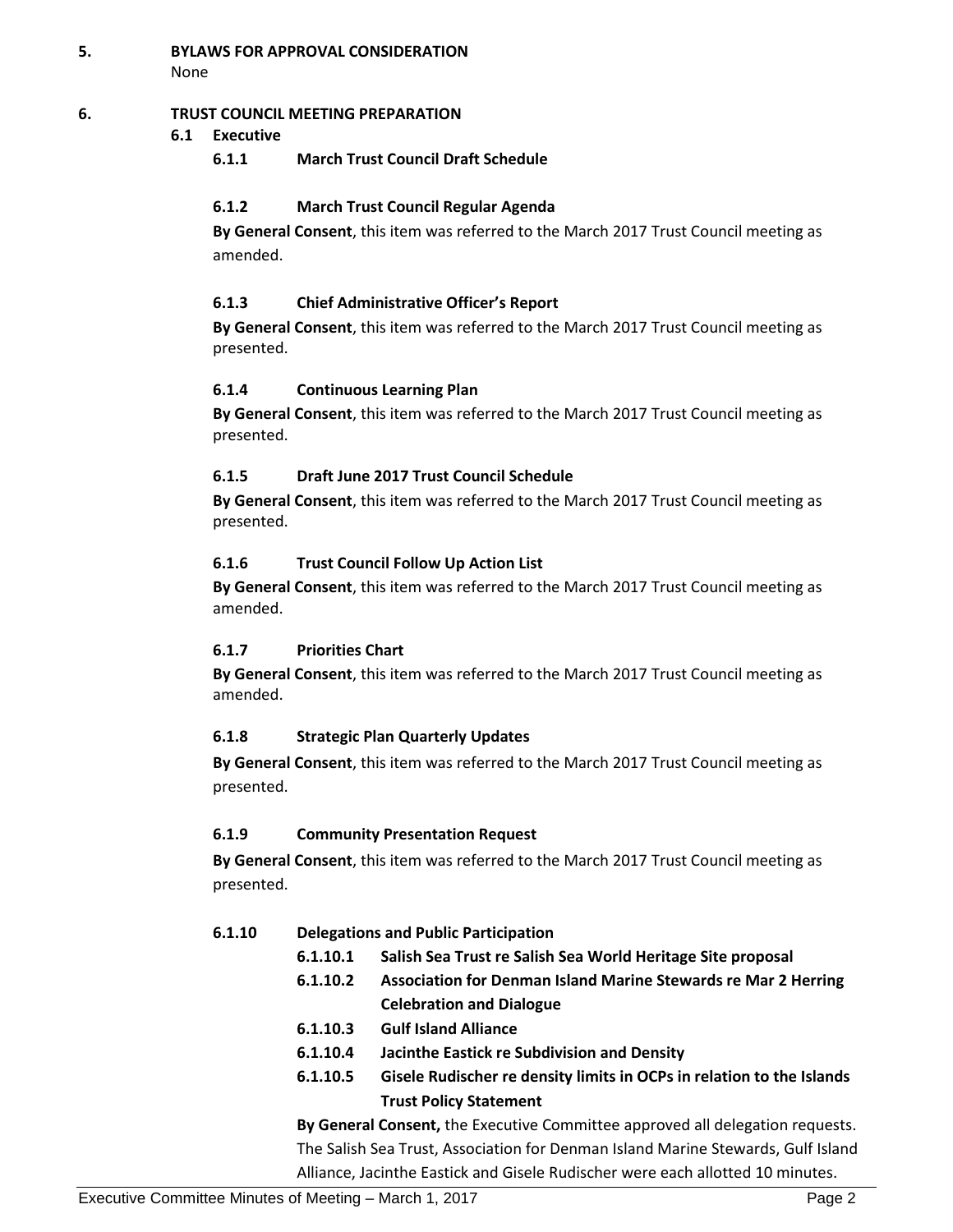Staff will advise the delegates of their acceptance and appointed times, pending each delegate's confirmation that the subject of their delegation will address trust wide jurisdictional issues, not local trust committee issues which are the responsibility of the respective local trust committee.

#### **6.1.11 Archaeological Site Protection Session**

**By General Consent**, this item was referred to the March 2017 Trust Council meeting as presented.

#### **6.1.12 Role of the Trustee Session**

**By General Consent**, this item was referred to the March 2017 Trust Council meeting as presented.

#### **6.2 Local Planning Services**

#### **6.2.1 Director of Local Planning Services Report**

**By General Consent**, this item was referred to the March 2017 Trust Council meeting as amended.

#### **6.2.2 Local Planning Committee Work Program Report**

**By General Consent**, this item was referred to the March 2017 Trust Council meeting as presented.

#### **6.2.3 Salt Spring Island Watershed Management Special Property Tax - RFD**

**By General Consent**, this item was referred to the March 2017 Trust Council meeting as presented.

#### **6.2.4 First Nations Communication: Language and Tone Guide**

**By General Consent**, this item was referred to the March 2017 Trust Council meeting as presented.

#### **6.3 Administrative Services**

#### **6.3.1 Administrative Services Report**

**By General Consent**, this item was referred to the March 2017 Trust Council meeting as presented.

#### **6.3.2 Financial Planning Committee Work Program Report**

**By General Consent**, this item was referred to the March 2017 Trust Council meeting as presented.

#### **6.3.3 Quarterly Financial Report – RFD**

**By General Consent**, this item was referred to the March 2017 Trust Council meeting as presented.

#### **6.3.4 Select Committee Victoria Office Location - RFD**

**By General Consent**, this item was referred to the March 2017 Trust Council meeting as presented.

#### **6.3.5 Financial Plan Bylaw No. 167 - RFD**

**By General Consent**, this item was referred to the March 2017 Trust Council meeting as presented.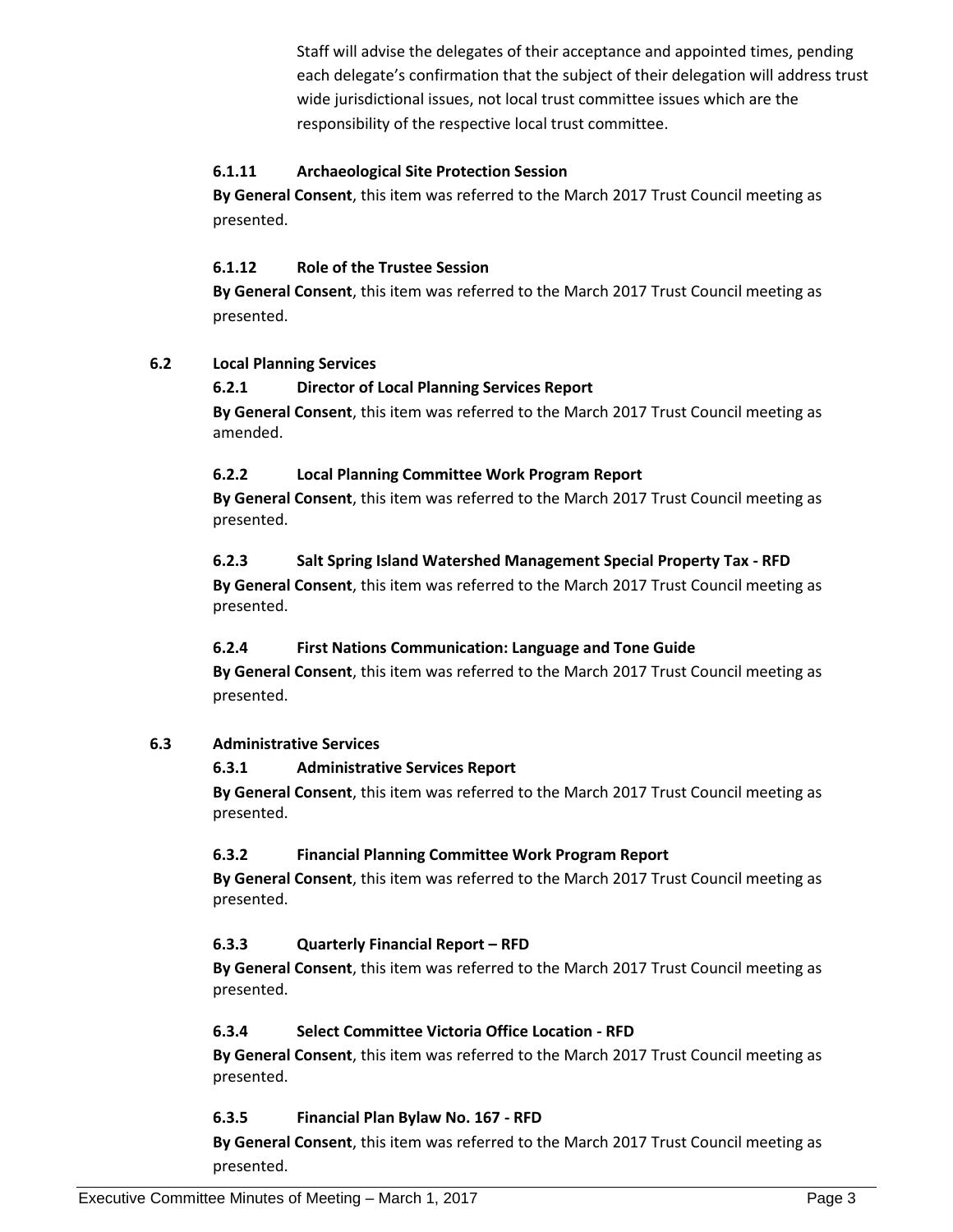Executive Committee Minutes of Meeting – March 1, 2017 **Page 4** Page 4

#### **6.3.6 Borrowing Anticipation Bylaw No. 168 - RFD**

**By General Consent**, this item was referred to the March 2017 Trust Council meeting as presented.

#### **6.4 Trust Area Services**

#### **6.4.1 Director of Trust Area Services Report**

**By General Consent**, this item was referred to the March 2017 Trust Council meeting as presented.

#### **6.4.2 Trust Programs Committee Work Program Report**

**By General Consent**, this item was referred to the March 2017 Trust Council meeting as presented.

#### **6.4.3 Trust Fund Board Report**

**By General Consent**, this item was referred to the March 2017 Trust Council meeting as presented.

#### **6.4.4 Regional Conservation Plan Revision - Briefing**

**By General Consent**, this item was referred to the March 2017 Trust Council meeting as presented.

#### **6.4.5 Marine Protection Tools - RFD**

#### **EC-2017-035**

#### **It was MOVED and SECONDED,**

THAT Recommendation #1 in the Marine Protection Tools RFD be amended to include the words "land use planning" after the words "local government".

#### **CARRIED**

#### **EC-2017-036**

#### **It was MOVED and SECONDED,**

THAT the Strategic Plan Strategy 8.2 be amended to read "explore opportunities and benefits of cooperating with UNESCO, TFB, First Nations and others to seek nominations of the Trust Area as a UN Biosphere Reserve.

#### **EC-2017-037**

#### **It was MOVED and SECONDED,**

THAT the actions listed under the Strategic Plan Strategy 8.2 be deferred to 2018.

#### **EC-2017-038**

#### **It was MOVED and SECONDED,**

THAT Recommendation #4 in the Marine Protection Tools RFD be amended to put a period after Transport and delete the rest of the sentence.

#### **EC-2017-039**

#### **It was MOVED and SECONDED,**

THAT the report entitled "Roles and Responsibilities of Islands Trust bodies regarding marine protection" be added as background material to the marine protection tools RFD dated March 1, 2017.

#### **CARRIED**

## **CARRIED**

**CARRIED**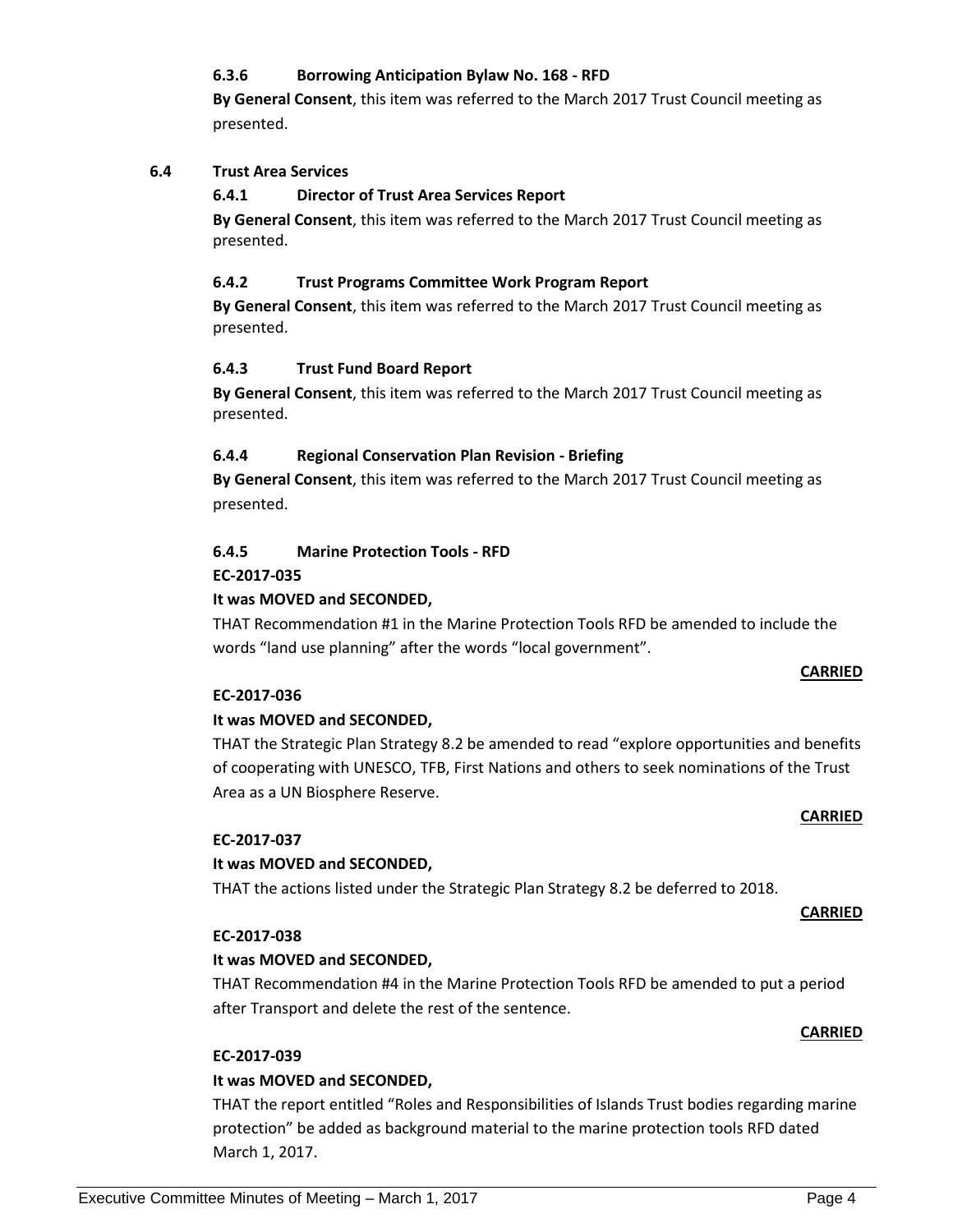**By General Consent**, this item was referred to the March 2017 Trust Council meeting as amended.

#### **6.4.6 Community Stewardship Awards 2017 - Briefing**

**By General Consent**, this item was referred to the March 2017 Trust Council meeting as presented.

**6.4.7 First Nations Reading List and One Book, One Community Event - Briefing By General Consent**, this item was referred to the March 2017 Trust Council meeting as presented.

It was agreed that item 6.4.8 be considered after item 8.1.3.

#### **6.5 Budget Session**

#### **6.5.1 Budget Session Outline**

**By General Consent**, this item was referred to the March 2017 Trust Council meeting as presented.

#### **6.5.2 Budget Overview**

**By General Consent**, this item was referred to the March 2017 Trust Council meeting as presented.

#### **6.5.3 Budget Assumptions and Principles**

**By General Consent**, this item was referred to the March 2017 Trust Council meeting as presented.

#### **6.5.4 Budget Detail**

**By General Consent**, this item was referred to the March 2017 Trust Council meeting as presented.

#### **6.5.5 Project Requests**

**By General Consent**, this item was referred to the March 2017 Trust Council meeting as presented.

#### **7. EXECUTIVE COMMITTEE PROJECTS**

- **7.1 Trust Council Initiated**
- **7.2 Executive Committee Initiated**

#### **8. NEW BUSINESS**

**8.1 Trust Area Services**

#### **8.1.1 LTC Chairs Report on Local Advocacy Topics**

The Executive Committee members provided verbal updates on local advocacy topics arising from local trust committee meetings.

#### **8.1.2 Gambier Island LTC request – Biosphere Reserve motion of support**

The meeting recessed at 10:52 a.m. and resumed at 11:02 a.m.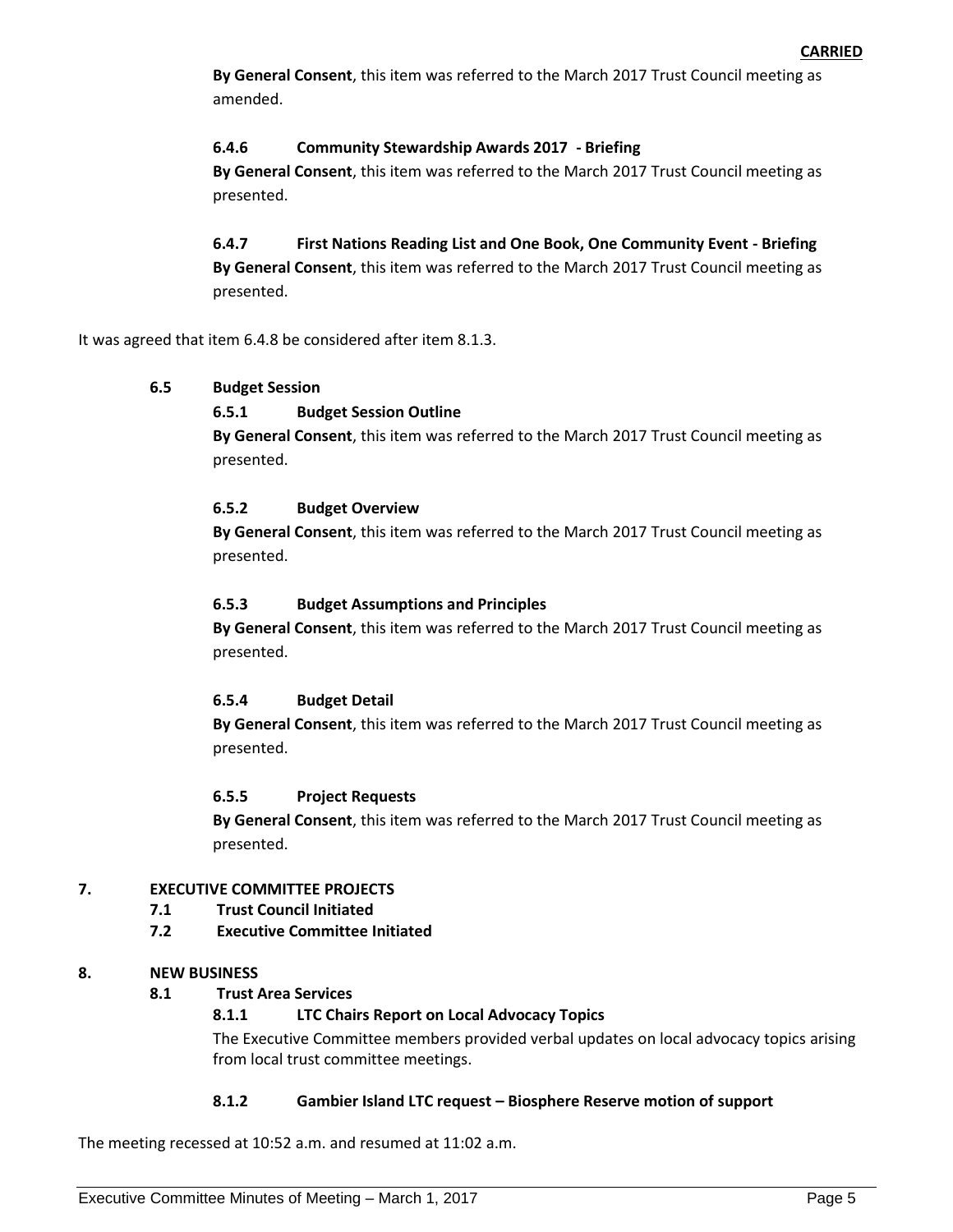### **8.1.3 Island Trust Visual Identity - RFD**

#### **EC-2017-040**

#### **It was MOVED and SECONDED,**

THAT the Executive Committee approves, in principal, the Islands Trust Visual Identity design elements (colour, font and photography standards) as presented on March 1, 2017.

#### **CARRIED**

#### **6.4.8 Islands Trust Visual Identity - Briefing**

**By General Consent**, this item was referred to the March 2017 Trust Council meeting as amended.

The meeting recessed at 12:00 p.m. and resumed at 12:29 p.m.

#### **8.1.4 Provincial Private Moorage Policy Update - RFD**

#### **EC-2017-041**

#### **It was MOVED and SECONDED,**

THAT Executive Committee request staff to draft a letter for the Chair to the Ministry of Forests and Natural Resources Operations (MFLNRO) regarding notice of amendments to the Private Moorage Program, to request that the MFLNRO:

- not expand the private moorage 'General Permissions' areas to 'Application-Only Areas' until 2018 so that local governments have sufficient time to consider the recent amendments to the Private Moorage Program and possible future expansion of the 'General Permissions' area in respect of local land use bylaws, and
- Amend information about local government zoning and roles on its website, applications and publications.

#### **CARRIED**

#### **8.2 Local Planning Services**

#### **8.3 Administrative Services**

#### **8.4 Executive/Trust Council**

#### **8.4.1 Victoria Office Location - RFD EC-2017-042 It was MOVED and SECONDED,**

#### THAT Executive Committee recommend that the Islands Trust seek to renew its lease of Suites 200, 225, 222 and 223 at 1627 Fort Street, Victoria BC, AND THAT the lease be renewed with the provision of a one year opt out clause to allow for a comparative analysis of market lease options and to conduct a public purchasing process for administrative office space if required.

#### **8.4.2 Strategic Plan Project Update**

Staff provided updates on a Strategic Plan Project.

It was agreed that items 11 and 12 be considered before items 9 and 10.

#### **11. CORRESPONDENCE**

#### **11.1 Response from Prime Minister re Trans Mountain Pipeline** Received for information.

### **11.2 Update from UBCM re Provincial Budget Highlights; BC Supreme Court Marijuana Ruling EC-2017-043**

#### **It was MOVED and SECONDED,**

THAT this item was referred to the March 2017 Trust Council meeting as presented, and staff will issue a response to the writer.

#### **CARRIED**

#### **11.3 Saanich Inlet Roundtable Invitation**